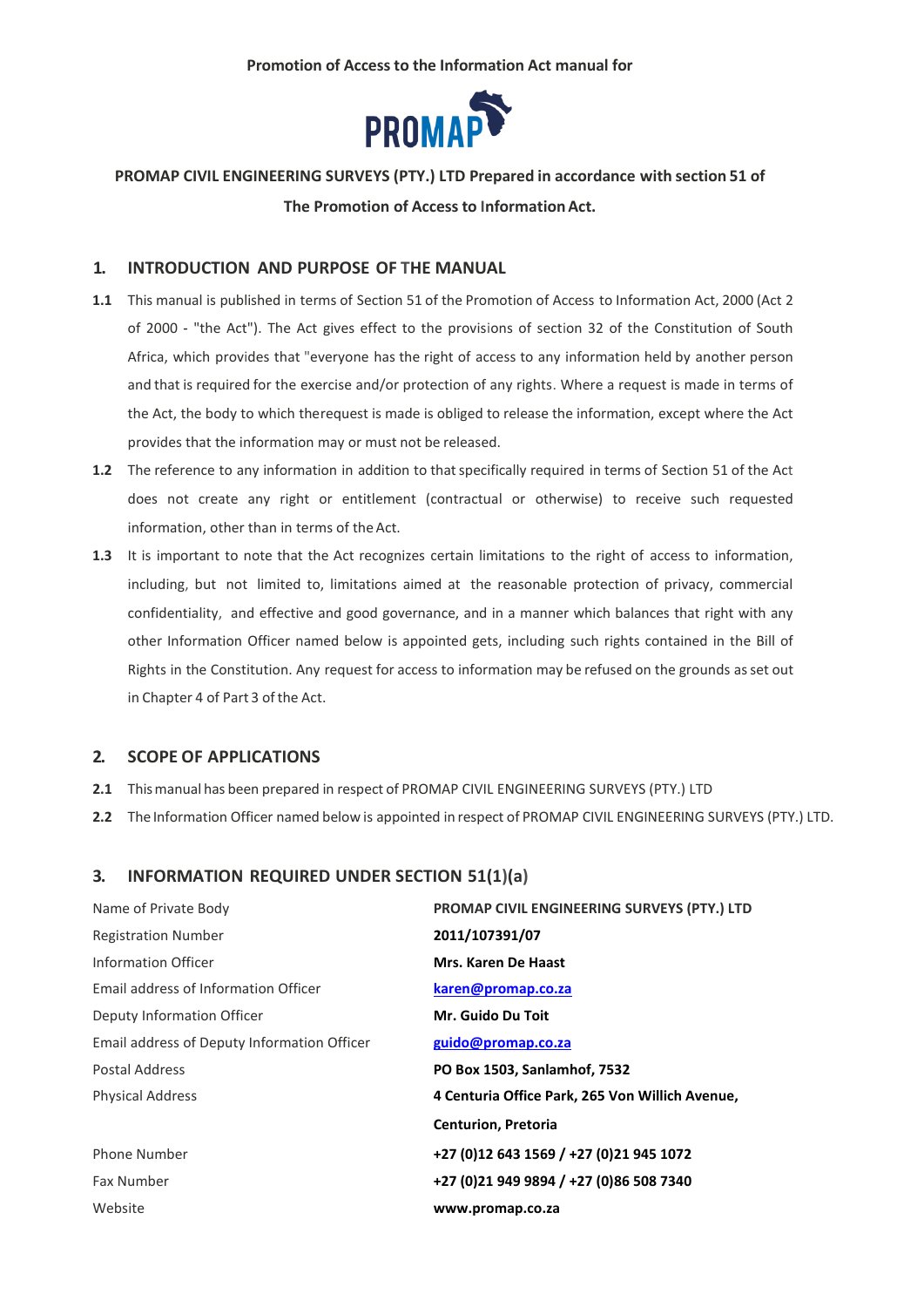## **4. A DESCRIPTION OF GUIDE REFERRED TO IN SECTION 10: SECTION 51(1)(b)**

- **4.1** A guide has been prepared by the South African Human Rights Commission in accordance with Section 10 of the Act. The guide contains such information asmay be reasonably required by a person who wishes to exercise any right contemplated in the Act.
- **4.2** The guide is available fromthe SAHRC at their address as detailed.

## **5. CATEGORIES OF INFORMATION AVAILABLE WITHOUT REQUEST IN TERMS OF SECTION 51(1)(c)**

- **5.1** No notice in terms of Section 52(2) of the Act, regarding the categories of records of PROMAP CIVIL ENGINEERING SURVEYS (PTY.) LTD.,which are available withoutrequest, hasbeen published.
- **5.2** The information as regarding PROMAP CIVIL ENGINEERING SURVEYS (PTY.) LTD is accessible at [www.promap.co.za](http://www.promap.co.za/) without request. The website contains various categories of information relating to PROMAP CIVIL ENGINEERING SURVEYS (PTY.) LTD.

## **6. RECORDS AVAILABLE IN TERMS OF OTHER LEGISLATION: SECTION 51(1)(d)**

- **6.1** PROMAP CIVIL ENGINEERING SURVEYS (PTY.) LTD keep records in accordance with the following legislation, all of which are available, subject to such legislation and the Act:
- Basic Conditions of EmploymentAct,No 75of 1997
- Close Corporation Act No. 69 of 1984
- Compensation for Occupational Injuries and Health Diseases Act, No. 130 of 1993
- Income Tax Act, No. 95 of 1967
- Labor Relations Act, No. 66 of 1995
- Occupational Health & Safety Act, No. 85 of 1993
- Promotion of Access to Information Act, No. 2 of 2000
- Skills Development Act. No. 97 of 1998
- Skills Development Levies Act, No. 9 of 1999
- Unemployment Contributions Act,No. 4 of 2002
- Unemployment Insurance Act, No.63 of 2001
- Value Added Tax Act, No. 90 of 1991

## **7. CATEGORIES OF RECORDS HELD IN TERMS OF SECTION 51(1)(e)**

The Following are the subject and categories of records held:

#### **7.1 Human Resources**

- Personal records ofthe personnel
- Employment contracts
- Medical Aid records
- Pension fund and retirement benefit records
- Disciplinary records
- Salary records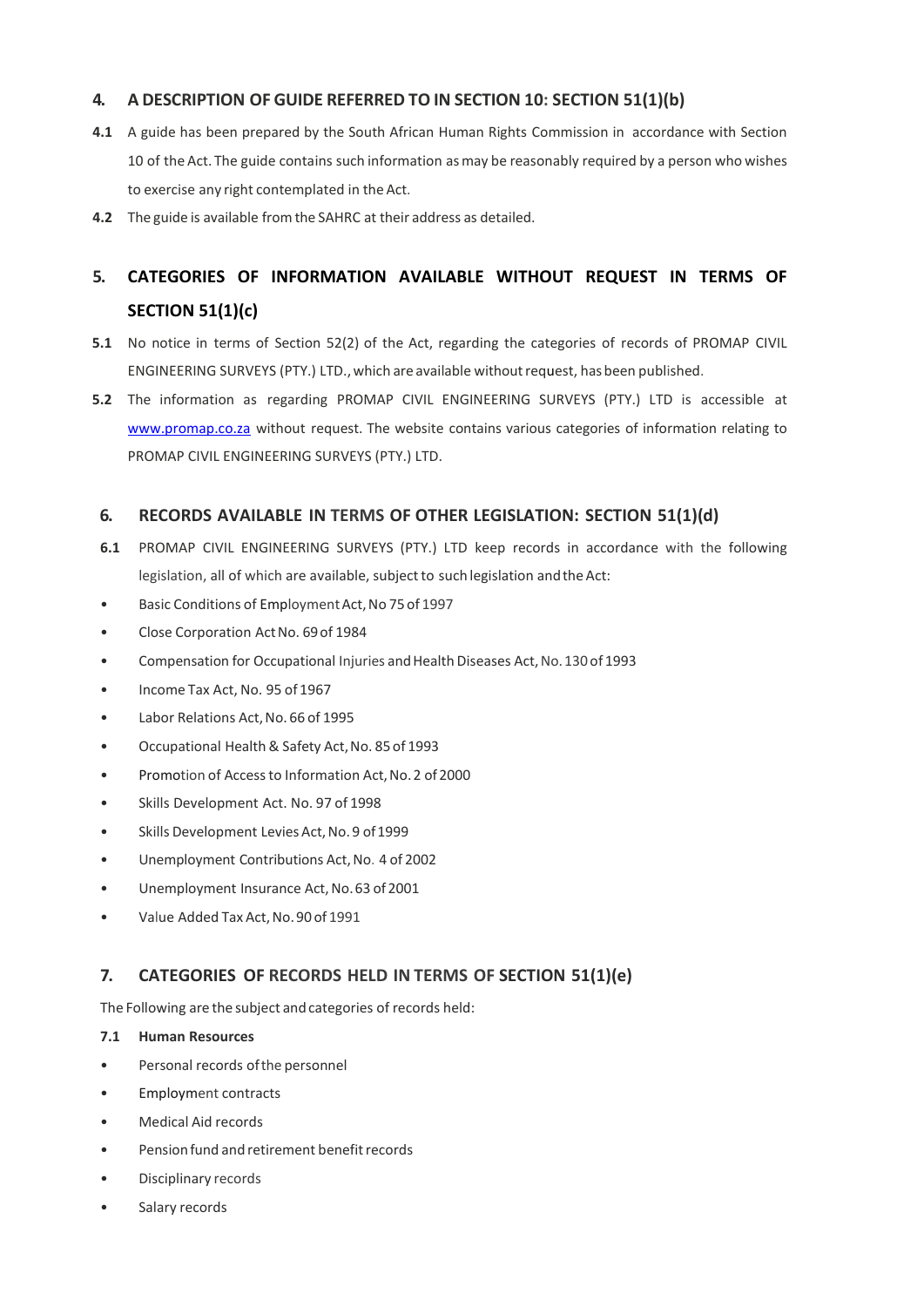- Training Records
- Correspondence relating to personnel
- Leave Records
- UIF Records
- Internal policies and procedures

#### **7.2 Secretarial**

- CK Registration Form
- Minutes of Members
- Association Agreements
- Records relating to the appointment of Members and Financial Officer
- Resolutions Minute Book

#### **7.3 Financial and Administration**

- VAT Records
- PAYE Records
- Fixed Assets Registers
- Banking Records
- Management Reports
- Invoices
- Debtors and Creditors
- Information

#### **7.4 Information Management and Technology**

- Services Level Agreements
- Equipment Register
- Policies, Procedures, and Guidelines
- Licensing Agreements
- **7.5 Marketing and Communication**
- Marketing Strategies
- Communications Strategies
- Agreements

#### **7.6 Operations**

- Access Control Records
- Archival Administration
- Documentation
- Insurance
- Arrangements, Policies and Claims
- Asset Register

#### **7.7 Safety Records**

- Safety Manuals
- Occupational Health and Safety Records
- Records of Incidents in the Workplace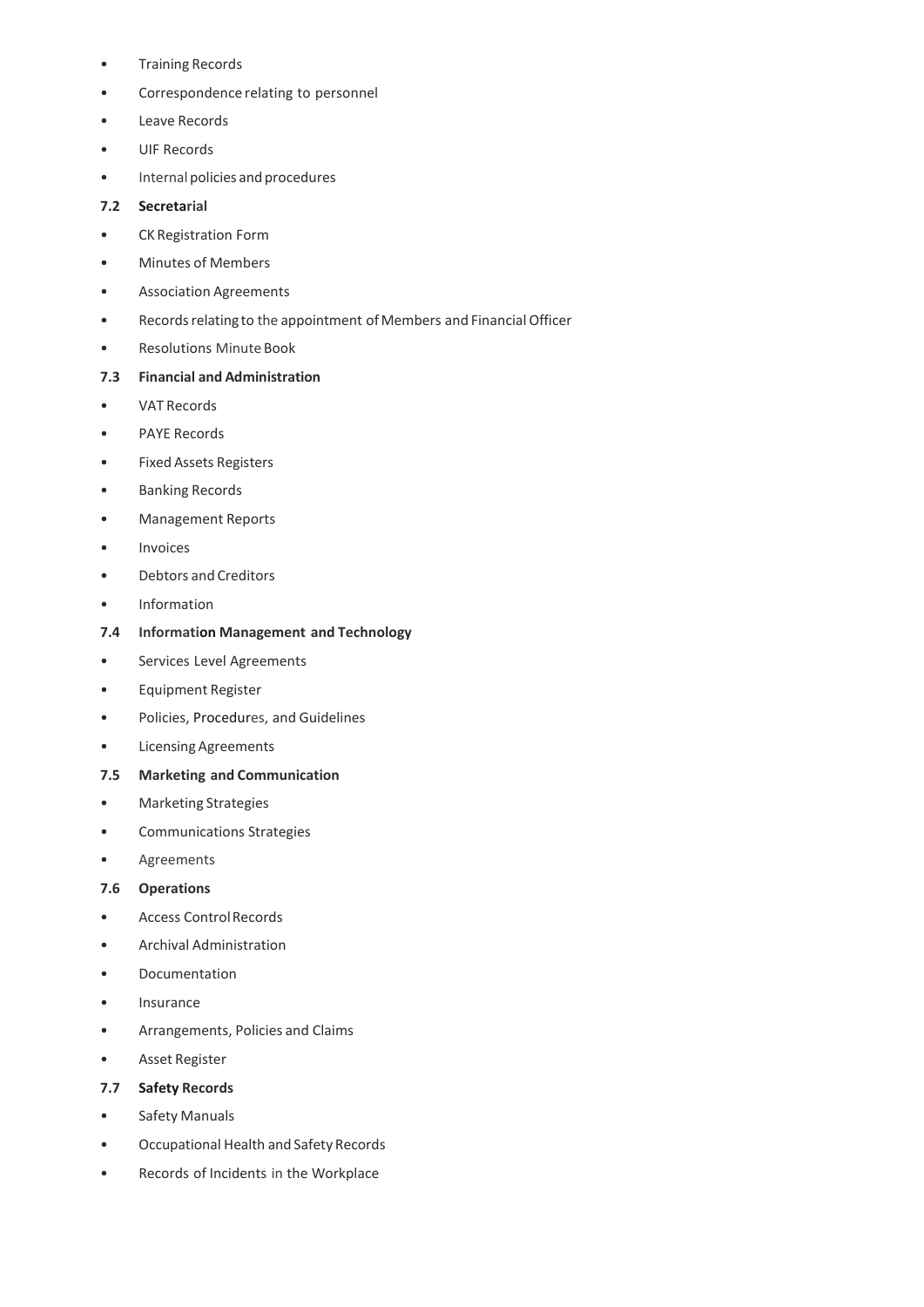#### **7.8 Customer/Clients andThird Parties Related Records**

- Contracts with Clients.
- Any records the Client has provided to PROMAP CIVIL ENGINEERING SURVEYS (PTY.) LTD or a third party acting for or on behalf of PROMAP CIVIL ENGINEERING SURVEYS (PTY.) LTD.
- Records, reports and the like generated by PROMAP CIVIL ENGINEERING SURVEYS (PTY.) LTD for their clients.
- Records generated pertaining to the Client, including transactional Records.

#### **7.9 Other Records**

Legal proceedings records

# **8. DETAILS ON HOW TO MAKE REQUESTS FOR ACCESS TO RECORDS HELD BY THE COMPANY: SECTION 51(1)(e)**

- **8.1** A requester access to information held by PROMAP CIVIL ENGINEERING SURVEYS (PTY.) LTD must complete the prescribed form available from SAHRC website (www.sahrc.org.za) or the Department of Justice and Constitutional Development [\(www.doj.gov.za\),](http://www.doj.gov.za)/) and submit it to the Information Officer at the address, fax number or electronic mail address provided for above, and also make the payment of the prescribed fees.
- **8.2** The prescribed form must be completed with enough particularity to enable the Information Officer to Identify:
- 8.2.1 the record(s) requested;
- 8.2.2 the identity of the requester;
- 8.2.3 indicate which formof access is required if therequestis granted;
- **8.3** The requester must state which right she or he is seeking to exercise or protect and provide an explanation of why the requested record is required forthe exercise or protection of such right.
- **8.4** The requester willbeinformed in writing whether access hasbeen granted or denied. If, in addition, the requester requires the reasons for the decision in any manner, she or he must state the manner and the particulars so required.
- **8.5** If a request is made on behalf of another person, then the requester must submit proof of the capacity in which the requester is making therequest to the reasonable satisfaction of the Information Officer.
- **8.6** If an individual is unable to complete the prescribed from because of illiteracy or disability, such a person maymake the request orally.
- **8.7** PROMAP CIVIL ENGINEERING SURVEYS (PTY.) LTD will process the request within 30 (thirty) days unless the requester has stated special reasons which would satisfy the Information Officer that circumstances dictate that the above time periods do not comply with.

## **9. GROUNDS FOR REFUSAL OF ACCESS TO RECORDS**

The main reason(s) why PROMAP CIVIL ENGINEERING SURVEYS (PTY.) LTD may refuse a request for information relates to the:

**9.1** mandatory protection of the privacy of a third party who is a natural person, which would involve the unreasonable disclosure of personal information of that natural person (section 63);